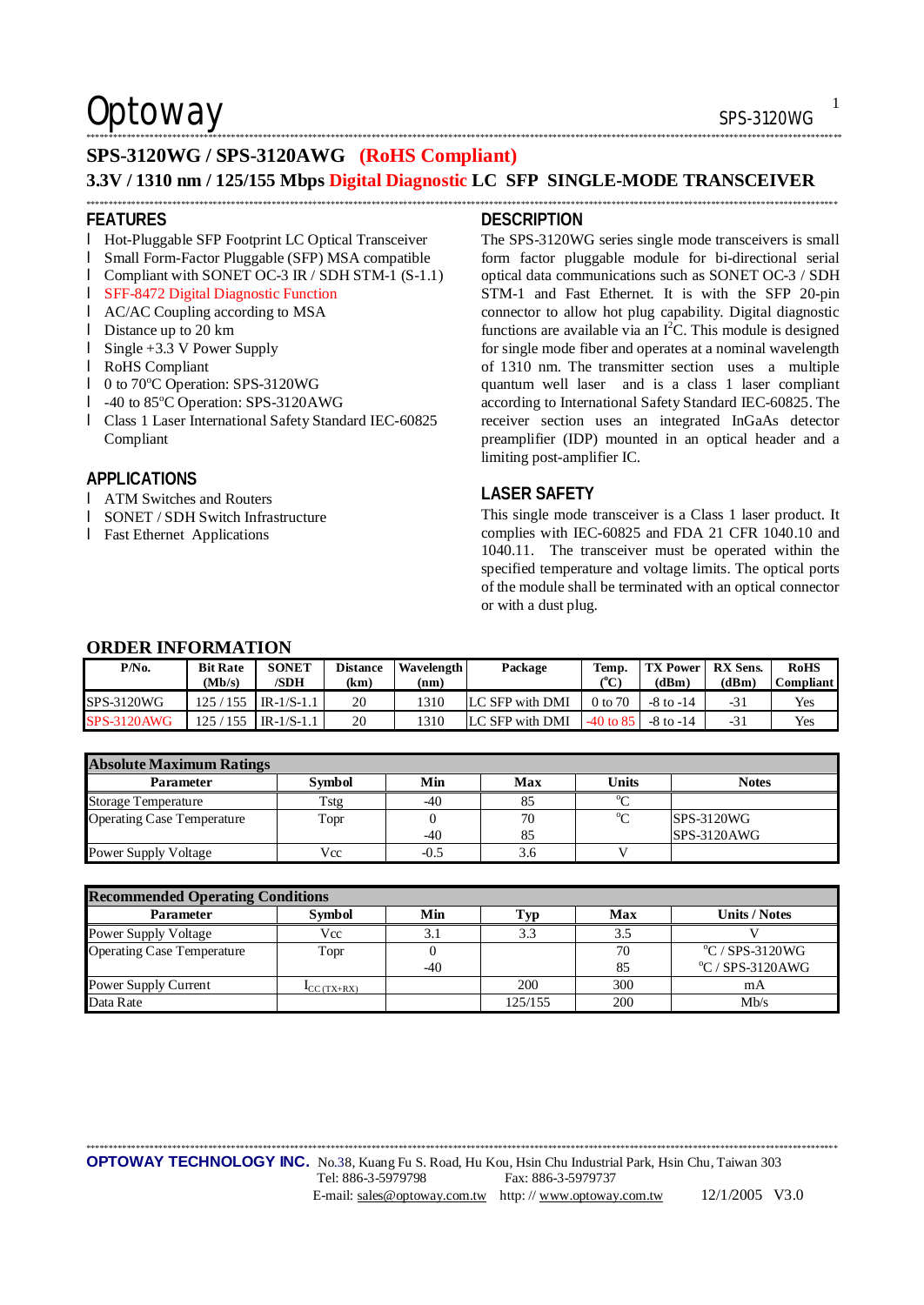# Optoway SPS-3120WG

\*\*\*\*\*\*\*\*\*\*\*\*\*\*\*\*\*\*\*\*\*\*\*\*\*\*\*\*\*\*\*\*\*\*\*\*\*\*\*\*\*\*\*\*\*\*\*\*\*\*\*\*\*\*\*\*\*\*\*\*\*\*\*\*\*\*\*\*\*\*\*\*\*\*\*\*\*\*\*\*\*\*\*\*\*\*\*\*\*\*\*\*\*\*\*\*\*\*\*\*\*\*\*\*\*\*\*\*\*\*\*\*\*\*\*\*\*\*\*\*\*\*\*\*\*\*\*\*\*\*\*\*\*\*\*\*\*\*\*\*\*\*\*\*\*\*\*\*\*\*\*\*\*\*\*\*\*\*\*\*\*\*\*\*\*\*\*

| Transmitter Specifications ( $0^{\circ}$ C < Topr < 70°C, 3.1V < Vcc < 3.5V) |                                                                    |          |      |                |              |                             |  |
|------------------------------------------------------------------------------|--------------------------------------------------------------------|----------|------|----------------|--------------|-----------------------------|--|
| Parameter                                                                    | <b>Symbol</b>                                                      | Min      | Typ  | <b>Max</b>     | <b>Units</b> | <b>Notes</b>                |  |
| <b>Optical</b>                                                               |                                                                    |          |      |                |              |                             |  |
| <b>Optical Transmit Power</b>                                                | P <sub>O</sub>                                                     | $-14$    | ---  | -8             | dBm          |                             |  |
| Output Center Wavelength                                                     | ٨.                                                                 | 1261     | 1310 | 1360           | nm           |                             |  |
| <b>Output Spectrum Width</b>                                                 | Δλ                                                                 |          |      | 7              | nm           | RMS $(\sigma)$              |  |
| <b>Extinction Ratio</b>                                                      | $E_R$                                                              | 8.2      | ---  | ---            | dB           |                             |  |
| <b>Output Eye</b>                                                            | Compliant with Bellcore TR-NWT-000253 and ITU recommendation G.957 |          |      |                |              |                             |  |
| <b>Optical Rise Time</b>                                                     |                                                                    |          |      |                | ns           | 10 % to 90% Values          |  |
| <b>Optical Fall Time</b>                                                     | te                                                                 |          |      | $\mathfrak{D}$ | ns           | 10 % to 90% Values          |  |
| <b>Relative Intensity Noise</b>                                              | <b>RIN</b>                                                         |          |      | $-120$         | dB/Hz        |                             |  |
| <b>Electrical</b>                                                            |                                                                    |          |      |                |              |                             |  |
| Data Input Current - Low                                                     | $\rm I_{IL}$                                                       | $-350$   |      |                | μA           |                             |  |
| Data Input Current - High                                                    | ${\rm I_{\rm IH}}$                                                 |          |      | 350            | μA           |                             |  |
| Differential Input Voltage                                                   | $V_{IH}$ - $V_{II}$                                                | 0.5      |      | 2.4            | V            | Peak-to-Peak                |  |
| TX Disable Input Voltage – Low                                               | $T_{\text{DIS, L}}$                                                | $\Omega$ |      | 0.5            | V            | 2                           |  |
| TX Disable Input Voltage - High                                              | $T_{\rm DIS,~H}$                                                   | 2.0      |      | Vcc            | V            | $\mathcal{D}_{\mathcal{L}}$ |  |
| <b>TX Disable Assert Time</b>                                                | $T_{\text{ASSERT}}$                                                |          |      | 10             | us           |                             |  |
| TX Disable Deassert Time                                                     | T <sub>DEASSERT</sub>                                              |          |      |                | ms           |                             |  |
| TX Fault Output Voltage -- Low                                               | $T_{\text{FaultL}}$                                                | $\Omega$ |      | 0.8            | V            | 3                           |  |
| TX Fault Output Voltage -- High                                              | $T_{\rm FaultH}$                                                   | 2.0      |      | $Vec{+}0.3$    | V            | 3                           |  |

1. Output power is power coupled into a 9/125 μm single mode fiber.

2. There is an internal 4.7K to 10K ohm pull-up resistor to VccTX.

3. Open collector compatible, 4.7K to 10K ohm pull-up to Vcc (Host Supply Voltage).

| Receiver Specifications ( $0^{\circ}$ C < Topr < 70°C, 3.1V < Vcc < 3.5V) |                 |          |       |             |              |                         |  |  |
|---------------------------------------------------------------------------|-----------------|----------|-------|-------------|--------------|-------------------------|--|--|
| <b>Parameter</b>                                                          | <b>Symbol</b>   | Min      | Typ   | Max         | <b>Units</b> | <b>Notes</b>            |  |  |
| <b>Optical</b>                                                            |                 |          |       |             |              |                         |  |  |
| Sensitivity                                                               | Sens            |          |       | $-31$       | dBm          | 4                       |  |  |
| Maximum Input Power                                                       | Pin             | -8       |       |             | dBm          | 4                       |  |  |
| Signal Detect -- Asserted                                                 | Pa              | ---      |       | $-31$       | dBm          | Transition: low to high |  |  |
| Signal Detect -- Deasserted                                               | Pd              | $-47$    | $- -$ |             | dBm          | Transition: high to low |  |  |
| Signal detect -- Hysteresis                                               |                 | 1.0      |       |             | dВ           |                         |  |  |
| Wavelength of Operation                                                   |                 | 1200     |       | 1600        | nm           |                         |  |  |
| <b>Electrical</b>                                                         |                 |          |       |             |              |                         |  |  |
| Differential Output Voltage                                               | $V_{OH}-V_{OL}$ | 0.6      |       | 2.0         |              |                         |  |  |
| Output LOS Voltage -- Low                                                 | $V_{OL}$        | $\Omega$ |       | 0.8         |              |                         |  |  |
| Output LOS Voltage -- High                                                | $V_{OH}$        | 2.0      |       | $Vec{+}0.3$ |              |                         |  |  |

4. Measured at  $2^{23}$ -1 PRBS at BER 1E-10.

5. Open collector compatible, 4.7K to 10K ohm pull-up to Vcc (Host Supply Voltage).

\*\*\*\*\*\*\*\*\*\*\*\*\*\*\*\*\*\*\*\*\*\*\*\*\*\*\*\*\*\*\*\*\*\*\*\*\*\*\*\*\*\*\*\*\*\*\*\*\*\*\*\*\*\*\*\*\*\*\*\*\*\*\*\*\*\*\*\*\*\*\*\*\*\*\*\*\*\*\*\*\*\*\*\*\*\*\*\*\*\*\*\*\*\*\*\*\*\*\*\*\*\*\*\*\*\*\*\*\*\*\*\*\*\*\*\*\*\*\*\*\*\*\*\*\*\*\*\*\*\*\*\*\*\*\*\*\*\*\*\*\*\*\*\*\*\*\*\*\*\*\*\*\*\*\*\*\*\*\*\*\*\*\*\*\*\*\*

2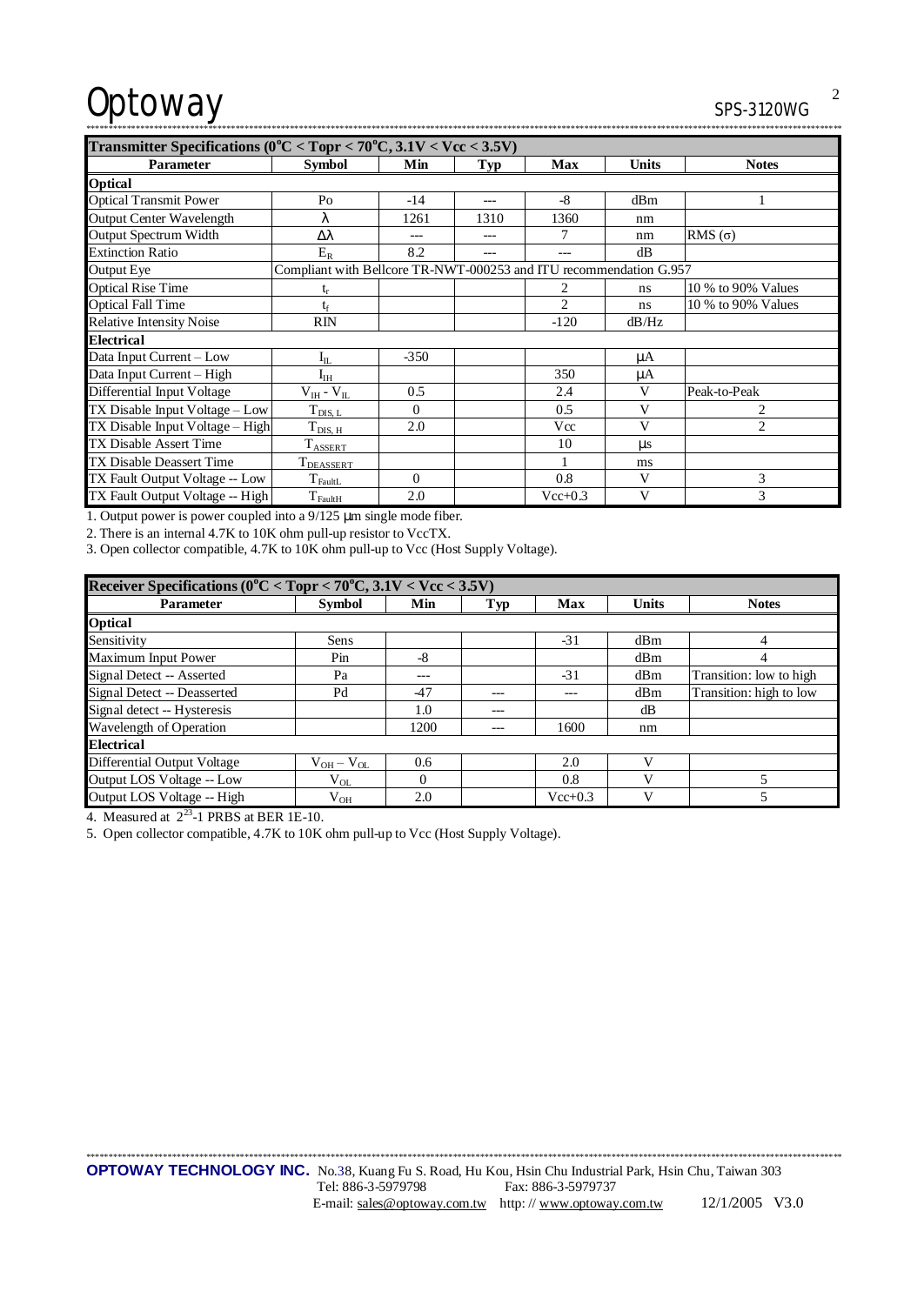# Optoway SPS-3120WG

**CONNECTION DIAGRAM** 



\*\*\*\*\*\*\*\*\*\*\*\*\*\*\*\*\*\*\*\*\*\*\*\*\*\*\*\*\*\*\*\*\*\*\*\*\*\*\*\*\*\*\*\*\*\*\*\*\*\*\*\*\*\*\*\*\*\*\*\*\*\*\*\*\*\*\*\*\*\*\*\*\*\*\*\*\*\*\*\*\*\*\*\*\*\*\*\*\*\*\*\*\*\*\*\*\*\*\*\*\*\*\*\*\*\*\*\*\*\*\*\*\*\*\*\*\*\*\*\*\*\*\*\*\*\*\*\*\*\*\*\*\*\*\*\*\*\*\*\*\*\*\*\*\*\*\*\*\*\*\*\*\*\*\*\*\*\*\*\*\*\*\*\*\*\*\*

| <b>PIN</b> | <b>Signal Name</b> | Description                           | PIN | <b>Signal Name</b>                    | Description                       |
|------------|--------------------|---------------------------------------|-----|---------------------------------------|-----------------------------------|
|            | TX GND             | <b>Transmitter Ground</b>             | 11  | <b>RX GND</b>                         | Receiver Ground                   |
| 2          | TX Fault           | <b>Transmitter Fault Indication</b>   | 12  | <b>RX DATA OUT-</b>                   | Inverse Receiver Data Out         |
| 3          | <b>TX</b> Disable  | Transmitter Disable (Module disables  | 13  | <b>RX DATA OUT+</b> Receiver Data Out |                                   |
|            |                    | on high or open)                      |     |                                       |                                   |
| 4          | MOD-DFE2           | Modulation Definition $2 - Two wires$ | 14  | <b>RX GND</b>                         | Receiver Ground                   |
|            |                    | serial ID Interface                   |     |                                       |                                   |
| 5          | MOD-DEF1           | Modulation Definition $1 - Two wires$ | 15  | Vcc RX                                | Receiver Power $-3.3V \pm 5\%$    |
|            |                    | serial ID Interface                   |     |                                       |                                   |
| 6          | MOD-DEF0           | Modulation Definition $0 -$ Ground in | 16  | Vcc TX                                | Transmitter Power $-3.3V \pm 5\%$ |
|            |                    | Module                                |     |                                       |                                   |
|            | N/C                | Not Connected                         | 17  | TX GND                                | <b>Transmitter Ground</b>         |
| 8          | LOS                | Loss of Signal                        | 18  | TX DATA IN+                           | Transmitter Data In               |
| 9          | <b>RX GND</b>      | Receiver Ground                       | 19  | TX DATA IN-                           | Inverse Transmitter Data In       |
| 10         | <b>RX GND</b>      | Receiver Ground                       | 20  | TX GND                                | <b>Transmitter Ground</b>         |

# **Module Definition**

| Module Definition | MOD-DEF2 | MOD-DEF1         | MOD-DEF0         | Interpretation by Host   |
|-------------------|----------|------------------|------------------|--------------------------|
|                   | PIN 4    | PIN <sub>5</sub> | PIN <sub>6</sub> |                          |
|                   | SDA      | SCL              | LV-TTL Low       | Serial module definition |
|                   |          |                  |                  | protocol                 |

Module Definition 4 specifies a serial definition protocol. For this definition, upon power up, MOD-DEF(1:2) appear as no connector (NC) and MOD-DEF(0) is TTL LOW. When the host system detects this condition, it activates the serial protocol. The protocol uses the 2-wire serial CMOS E<sup>2</sup>PROM protocol of the ATMEL AT24C01A/02/04 family of components.

\*\*\*\*\*\*\*\*\*\*\*\*\*\*\*\*\*\*\*\*\*\*\*\*\*\*\*\*\*\*\*\*\*\*\*\*\*\*\*\*\*\*\*\*\*\*\*\*\*\*\*\*\*\*\*\*\*\*\*\*\*\*\*\*\*\*\*\*\*\*\*\*\*\*\*\*\*\*\*\*\*\*\*\*\*\*\*\*\*\*\*\*\*\*\*\*\*\*\*\*\*\*\*\*\*\*\*\*\*\*\*\*\*\*\*\*\*\*\*\*\*\*\*\*\*\*\*\*\*\*\*\*\*\*\*\*\*\*\*\*\*\*\*\*\*\*\*\*\*\*\*\*\*\*\*\*\*\*\*\*\*\*\*\*\*\*\*